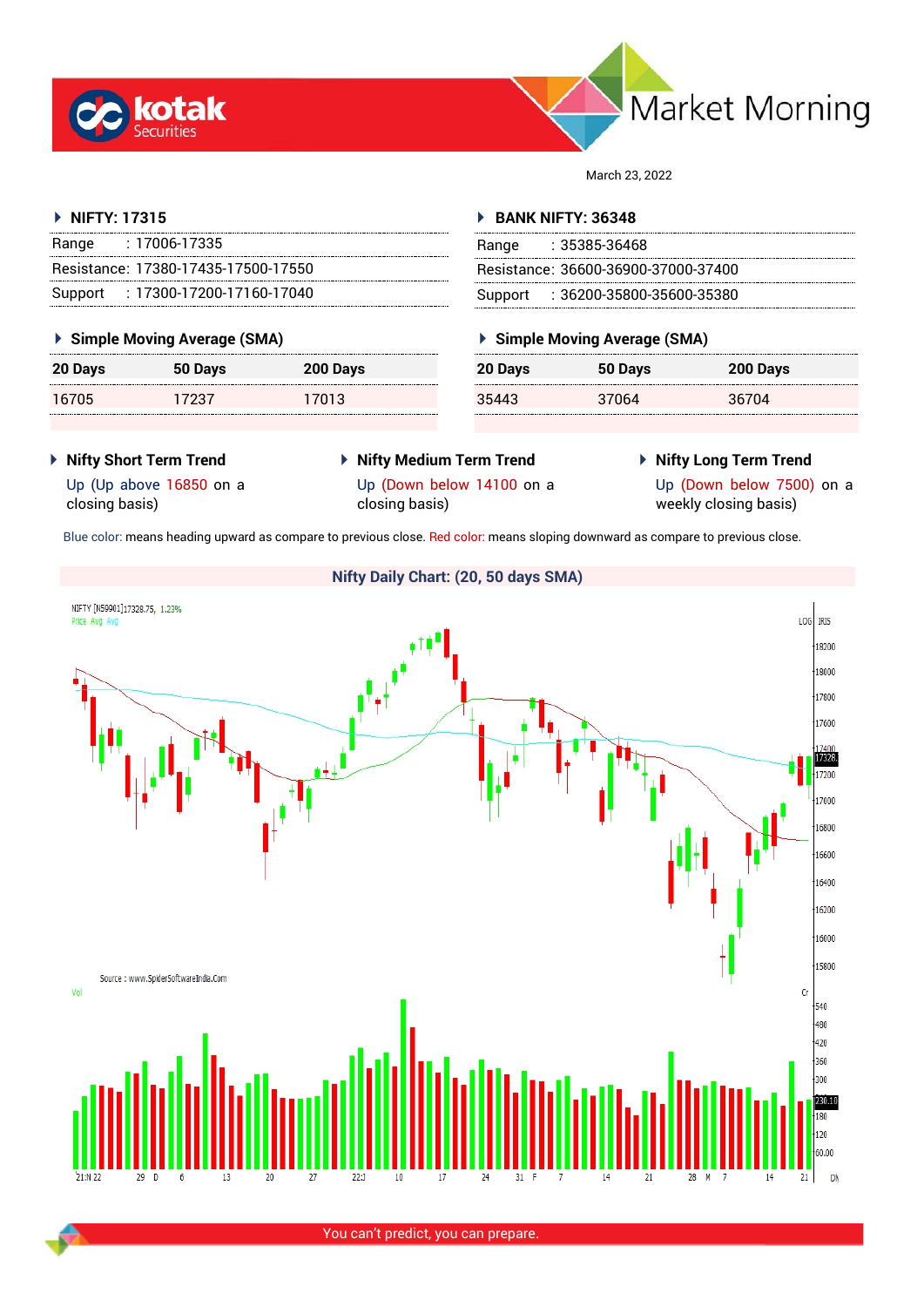### **Market Analysis**

was up by 730 points. after an early morning selling pressure one more time the nifty/ Sensex held the level of **Nifty/Sensex Daily View:** The benchmark indices bounce back sharply, the nifty ends 200 higher while the Sensex 17000/56900 and recovered sharply.

From the day lowest level, the nifty/ Sensex rallied over325 /1100 points. Among Sectors, strong buying was seen in IT, Energy and Auto stocks whereas Reality and Selective FMCG stocks witnessed technical selloff.

Technically, the index took the support near 200 day SMA or 17000/56900 and reversed quickly. It also formed long bullish candle on daily charts which is broadly positive.

For the trend following traders, now 50 day SMA and 17280/57800 would act as a trend decider level. Above the same, the uptrend wave will continue till 17380-17435/58300-58500. On the flip side, below 17280/57800 uptrend would be vulnerable.

# **RATING SCALE (PRIVATE CLIENT GROUP)**

| <b>BUY</b>             |     | $-$ A condition that indicates a good time to buy a stock. The exact circumstances of the signal will be determined by the indicator that an<br>analyst is using. |
|------------------------|-----|-------------------------------------------------------------------------------------------------------------------------------------------------------------------|
| SELL                   | $-$ | A condition that indicates a good time to sell a stock. The exact circumstances of the signal will be determined by the indicator that an<br>analyst is using.    |
| <b>Stop Loss Order</b> |     | An instruction to the broker to buy or sell stock when it trades beyond a specified price. They serve to either protect your profits or<br>limit your losses.     |

### **FUNDAMENTAL RESEARCH TEAM (PRIVATE CLIENT GROUP)**

Head of Research Auto & Auto Ancillary Transportation, Paints, FMCG Banking & Finance [shrikant.chouhan@kotak.com](mailto:shrikant.chouhan@kotak.com) arun.agarwal@kotak.com agarwal.amit@kotak.com Hemali.Dhame@kotak.com

**Jatin Damania Purvi Shah Rini Mehta K. Kathirvelu** Metals & Mining, Midcap **Research Associate** Research Associate Support Executive jatin.damania@kotak.com [purvi.shah@kotak.com](mailto:purvi.shah@kotak.com) rini.mehta@kotak.com [k.kathirvelu@kotak.com](mailto:k.kathirvelu@kotak.com) +91 22 6218 6440 +91 22 6218 6432 +91 80801 97299 +91 22 6218 6427

**Sumit Pokharna** Pankaj Kumar Oil and Gas, Information Tech Construction, Capital Goods & Midcaps sumit.pokharna@kotak.com pankajr.kumar@kotak.com +91 22 6218 6438 +91 22 6218 6434

+91 22 6218 5408 +91 22 6218 6443 +91 22 6218 6439 +91 22 6218 6433

**Shrikant Chouhan Arun Agarwal Amit Agarwal, CFA Hemali Dhame**

### **TECHNICAL RESEARCH TEAM (PRIVATE CLIENT GROUP)**

**Shrikant Chouhan Amol Athawale Sayed Haider**

[shrikant.chouhan@kotak.com](mailto:shrikant.chouhan@kotak.com) [amol.athawale@kotak.com](mailto:amol.athawale@kotak.com) Research Associate +91 22 6218 5408 +91 20 6620 3350 [sayed.haider@kotak.com](mailto:sayed.haider@kotak.com)

+91 22 62185498

# **DERIVATIVES RESEARCH TEAM (PRIVATE CLIENT GROUP)**

+91 22 6218 5497 +91 33 6615 6273

**Sahaj Agrawal Prashanth Lalu Prasenjit Biswas, CMT, CFTe** [sahaj.agrawal@kotak.com](mailto:sahaj.agrawal@kotak.com) [prashanth.lalu@kotak.com](mailto:prashanth.lalu@kotak.com) [prasenjit.biswas@kotak.com](mailto:prasenjit.biswas@kotak.com)